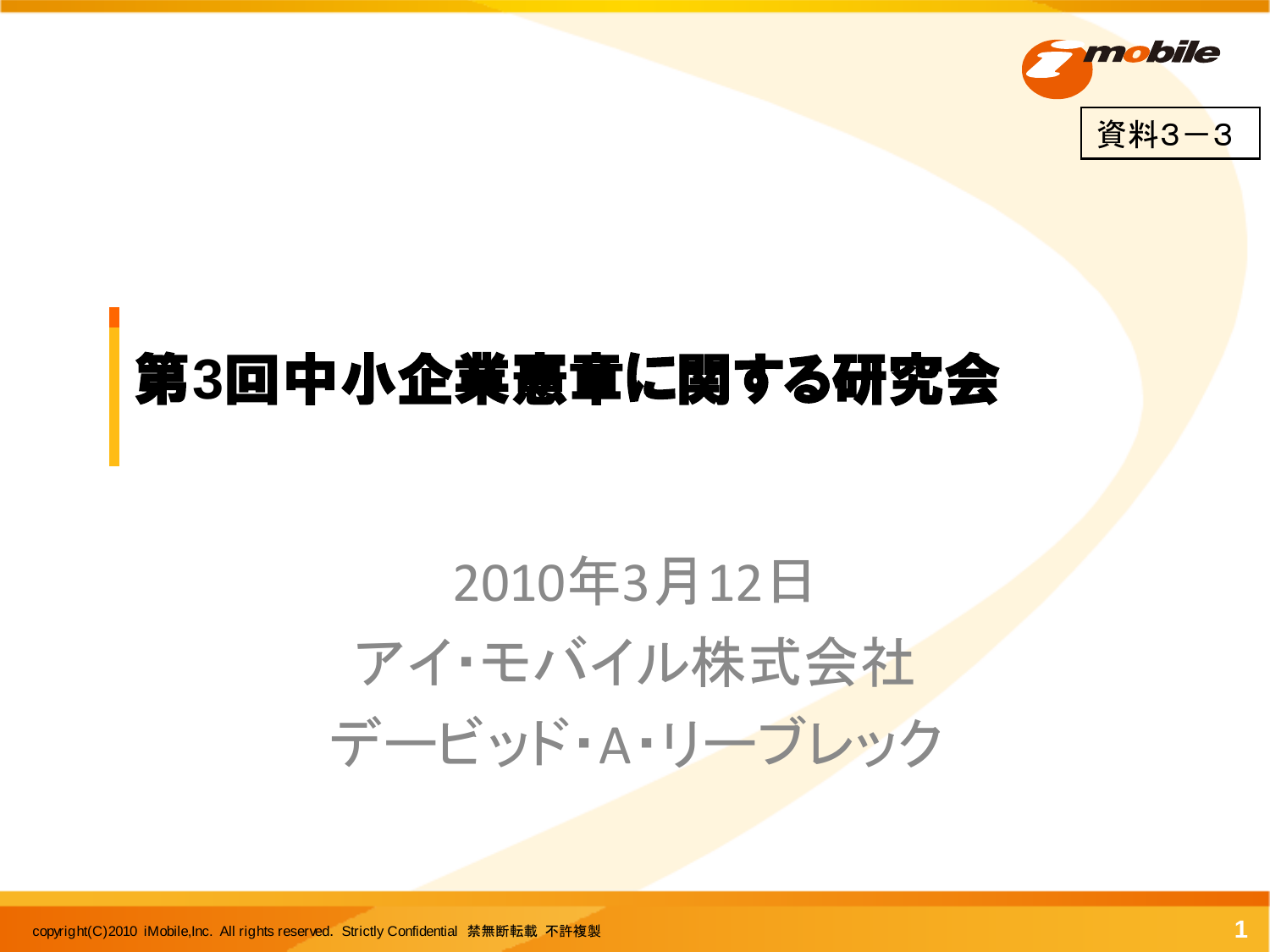アイ・モバイルの ミッション

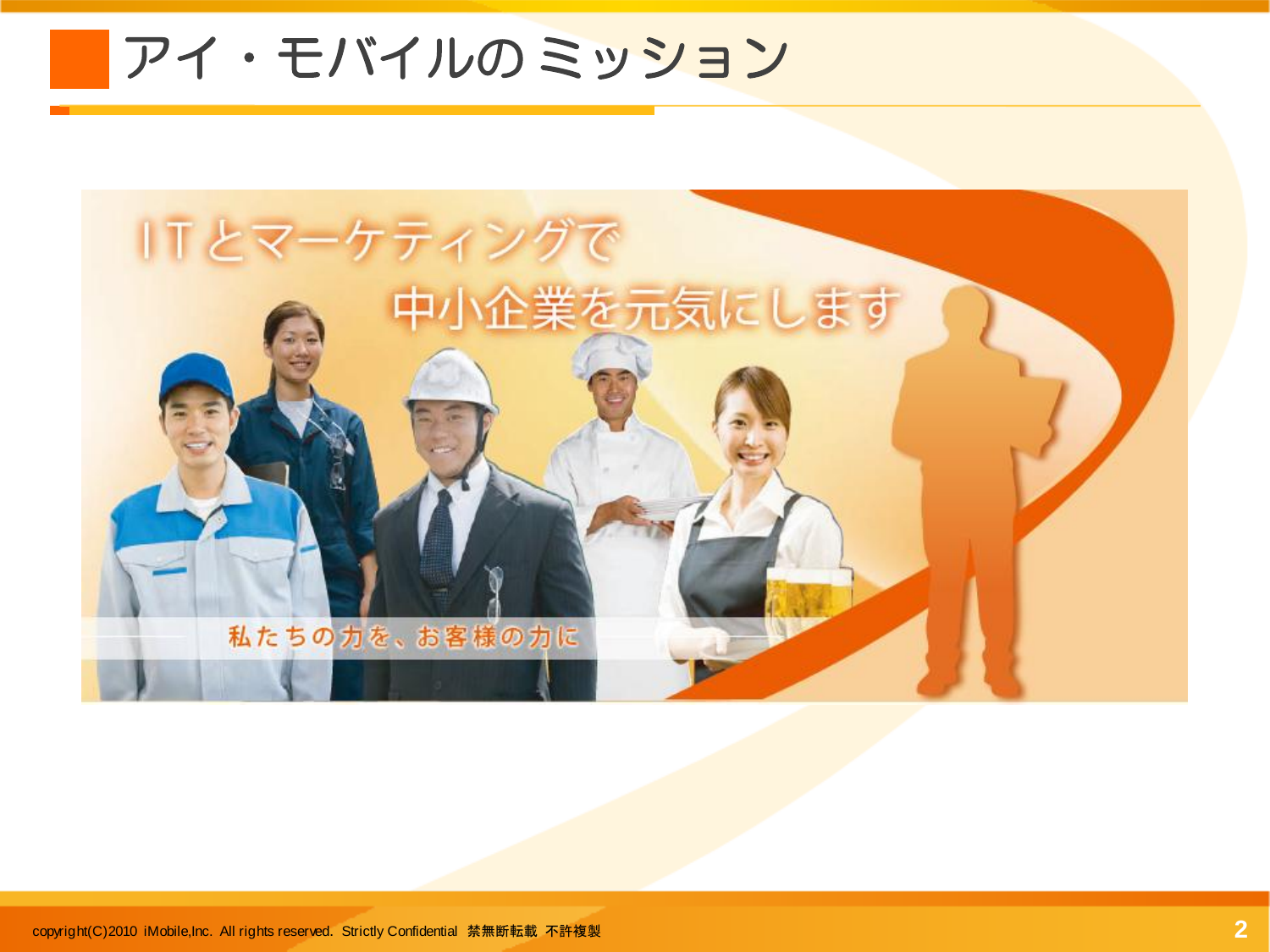### アイ・モバイルについて

#### 全国の税理士事務所に選ばれた「ITとマーケティング技術」で 中小企業の売上増を支援します!





|     | 取締役:飯塚 真玄(株式会社TKC代表取締役会長)<br>取締役:オリバー・C・チャブ                                                                |
|-----|------------------------------------------------------------------------------------------------------------|
| 創業  | 2000年                                                                                                      |
| 設立  | 2007年                                                                                                      |
| 資本金 | 1000万円                                                                                                     |
| 株主  | 当社役員、従業員、株式会社TKC 他                                                                                         |
|     | 取引先銀行 りそな銀行、みずほ銀行、三菱東京UFJ銀行                                                                                |
| 提携先 | 株式会社TKC/中国税理士協同組合/<br>東京社会保険労務士協同組合/<br>カシオ情報機器株式会社                                                        |
| 所在地 |                                                                                                            |
|     | 「本社 / ITマーケティング研究所]<br>〒162-0814<br>東京都新宿区新小川町6-29 アクロポリス東京9F<br>TEL(代表): 03-4500-1100 / FAX: 03-5206-3071 |
|     |                                                                                                            |

[西日本事業所] 〒541-0044 大阪府大阪市中央区伏見町2-6-4 吉田一閑ビル3F TEL(代表):06-4707-3800 / FAX:06-4707-3627

[中部事業所] 〒460-0008 愛知県名古屋市中区栄1-10-3 CK12伏見ビル3F TEL(代表):052-218-8183 / FAX:052-218-8236

[九州事業所] 〒810-0801 福岡県福岡市博多区中洲5-3-8 AQUA博多5F TEL:092-287-9700 / FAX:092-287-9703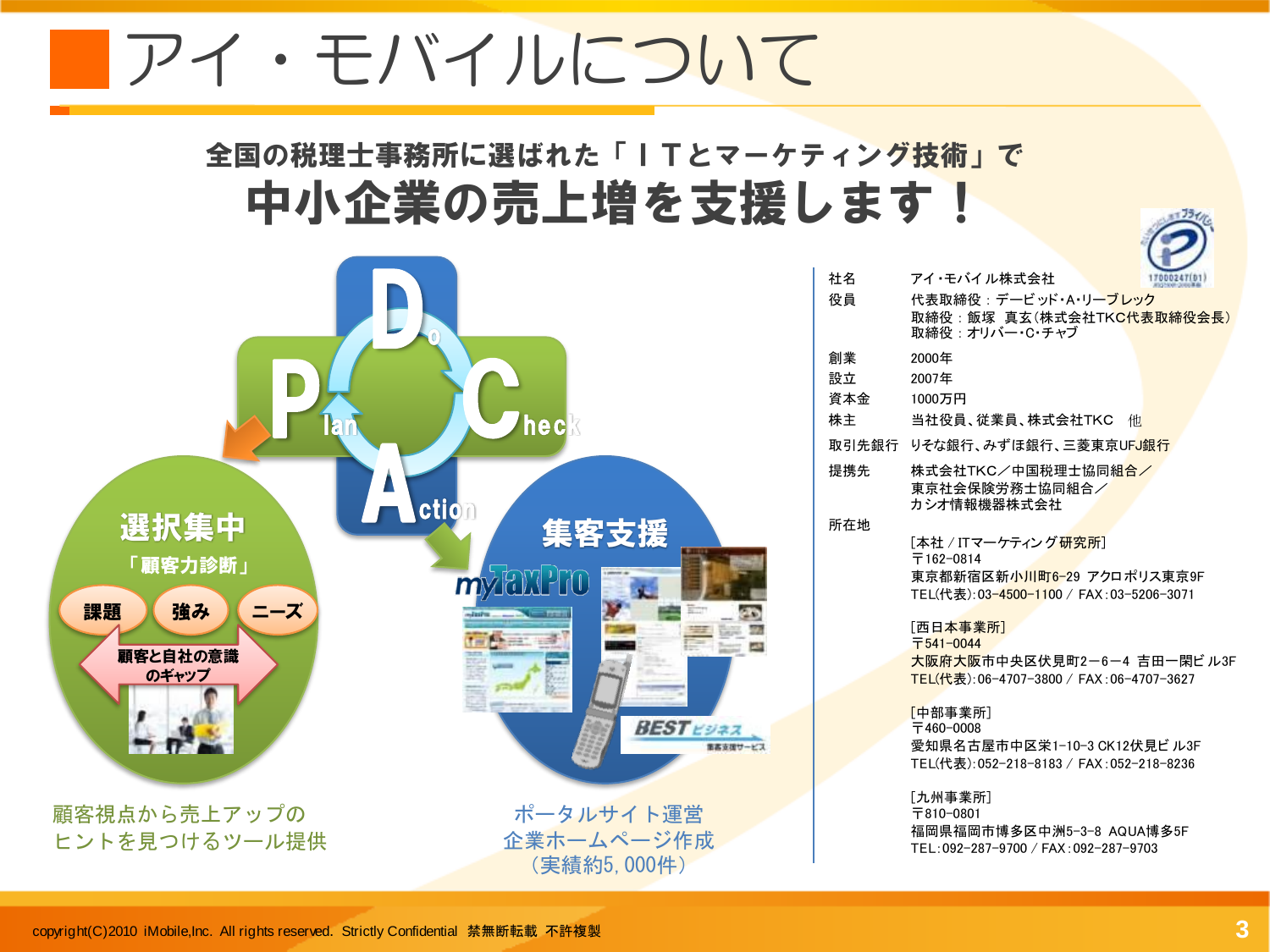

copyright(C)2010 iMobile,Inc. All rights reserved. Strictly Confidential 禁無断転載 不許複製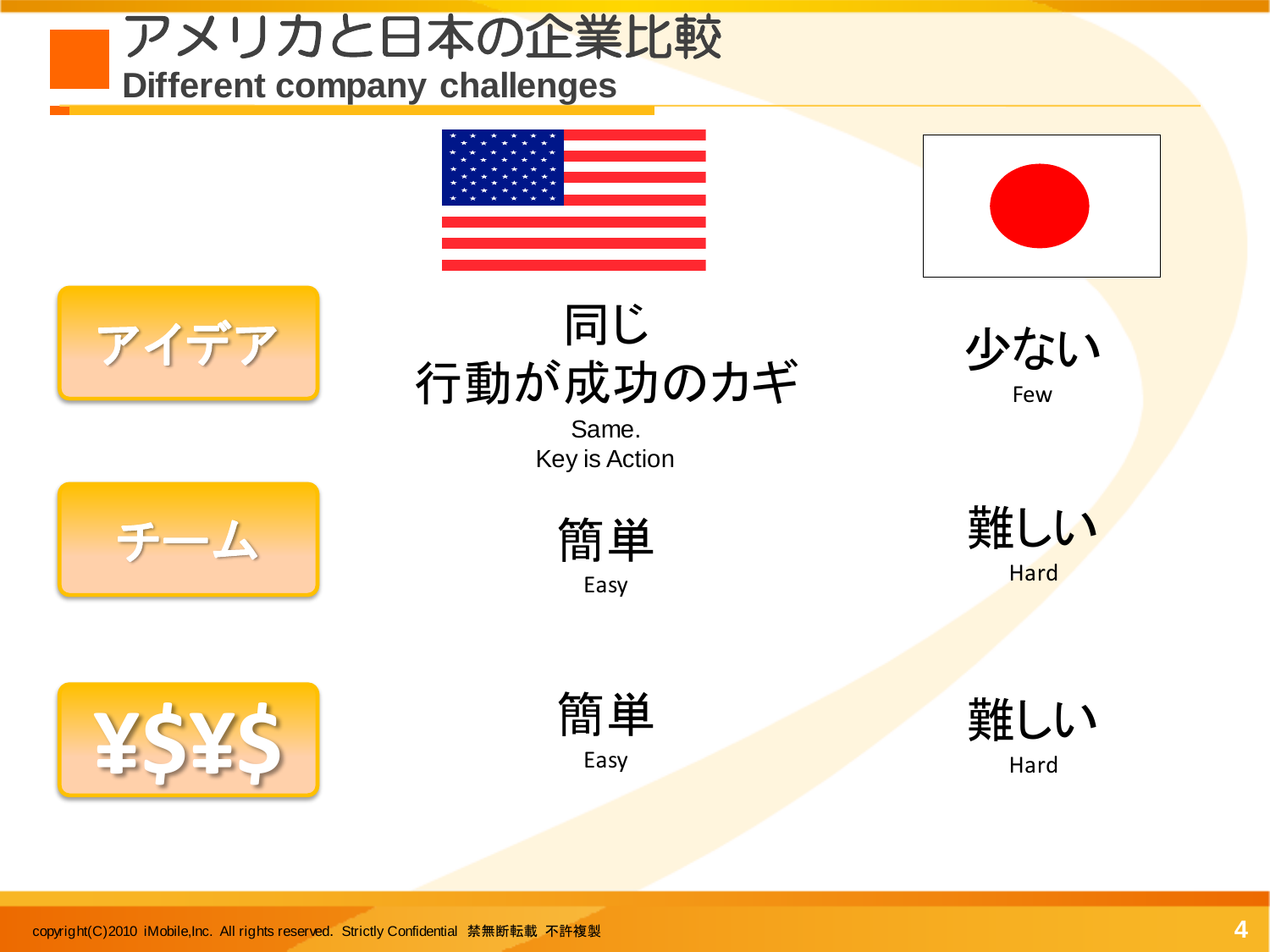### チーム **(U.S.)**

- ●"パイオニア", "第一人者"などポジティブなイメージ "Pioneer", "Trailblazer", positive image
- 新規事業立ち上げに、税理士 / 弁護士から優良なアドバイスが得られる Accountants / Lawyers for start-ups (good advice)
- 個人財源と税金を、オンラインで管理 Personal finance and tax handled online…
- 企業財源も同様に、オンライン管理 …Company finance and tax online too
- 人材を簡単に探すことができる (費用を含む) Find people easily (\$50 craigslist.com)
- 高いIT 活用能力 (free is free!) High IT literacy (free is free!)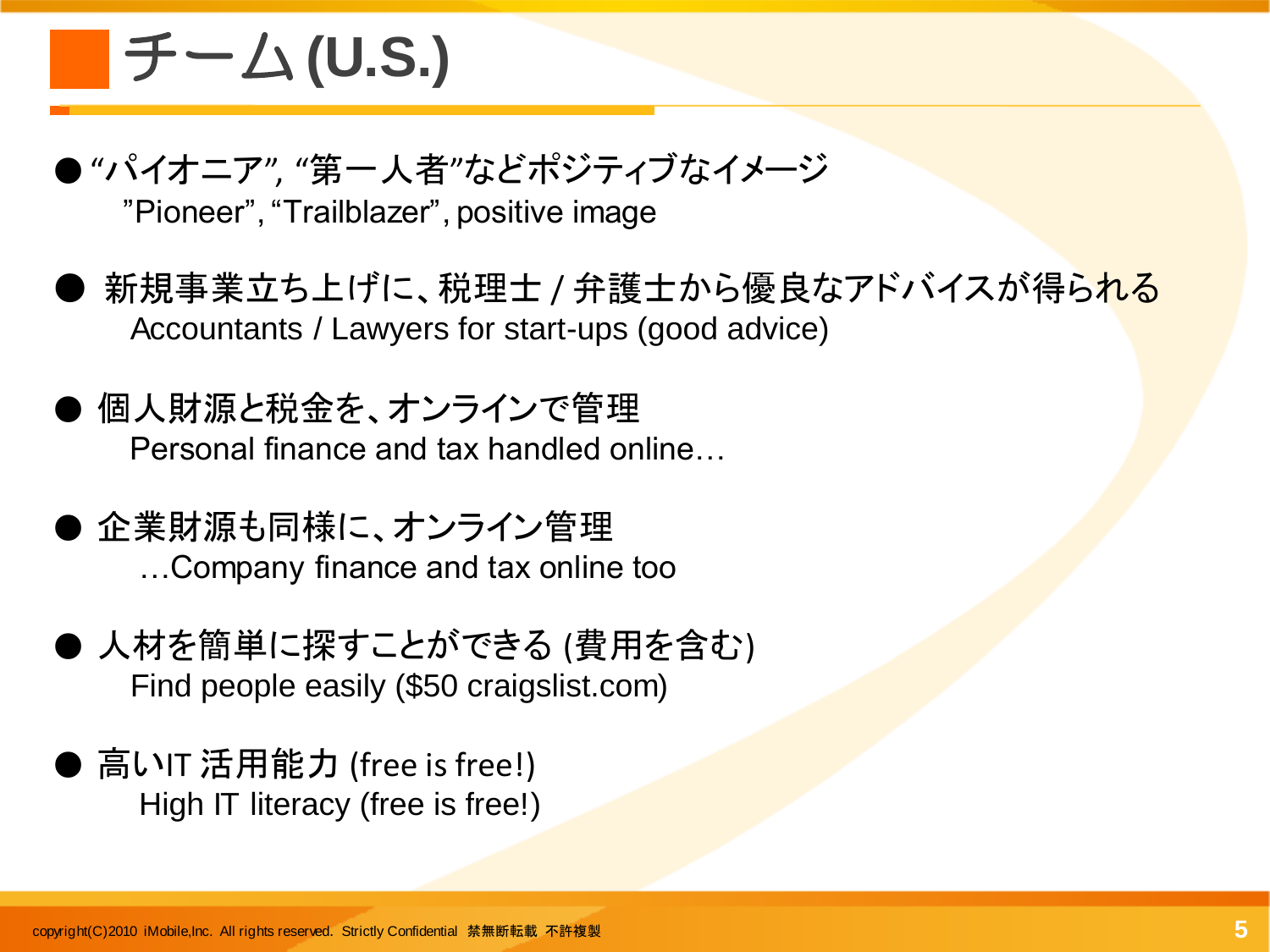### **¥\$¥\$ U.S.**

- エンジェル投資家が多い Angels many
- 融資が可能!(銀行, SBA ローンより25万ドルの融資) Loans OK! (Banks, SBA Loans ~\$250K)
- 中小企業M&A、セカンダリーマーケットが活発 Active small cap M&A and secondary finance market
- 人材を簡単に探すことができる (craigslist.com 利用料\$50) Find people easily (craigslist.com \$50)
- 安い賃貸料 Rent cheap
- 事業拡大のための無料なサービス (メディア,市場) Free services to expand business (media, markets)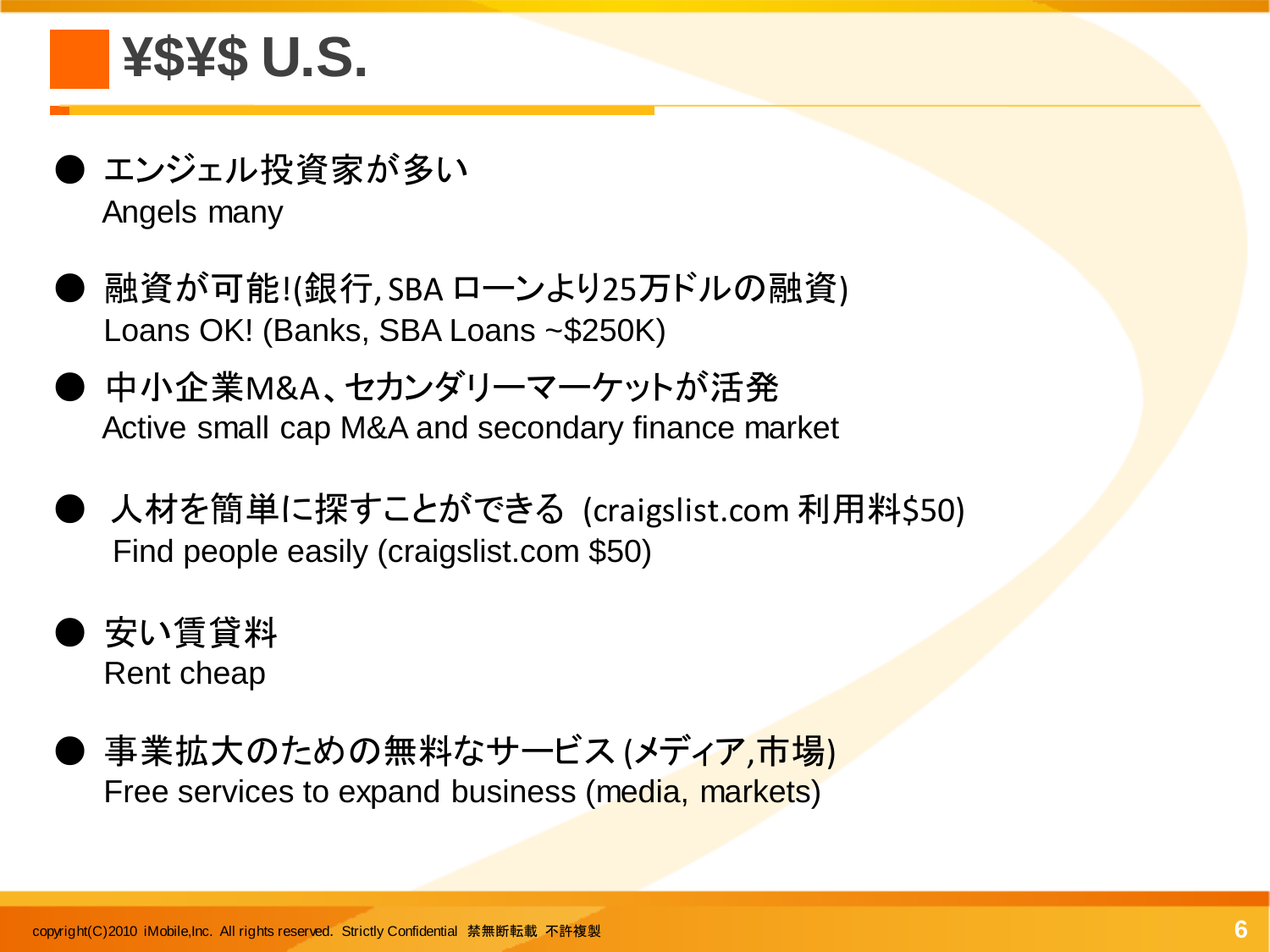



# REVENUE BOOTCAMP

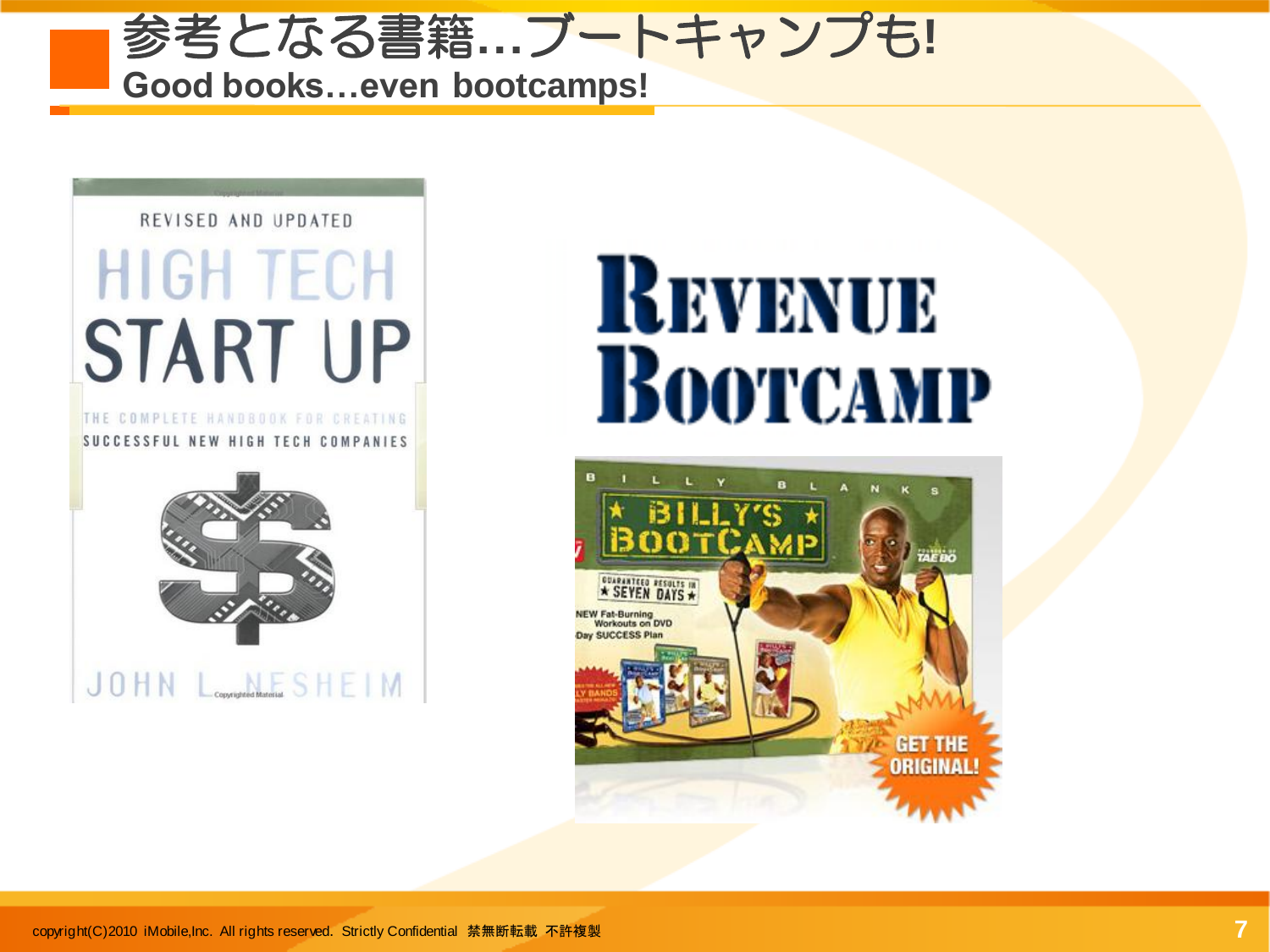### **Japan learnings / challenges 1/2**



Entrepreneur negative

● 3年間自分(個人)の存在がなくなる Cease to exist…until 3rd year

- 融資が受けられない No financing
- 高い賃貸料 Rent expensive
- 中小企業の信用がない No trust for SME
- <sup>,</sup>設立した企業の売却に対するイメージが悪い Exit frowned upon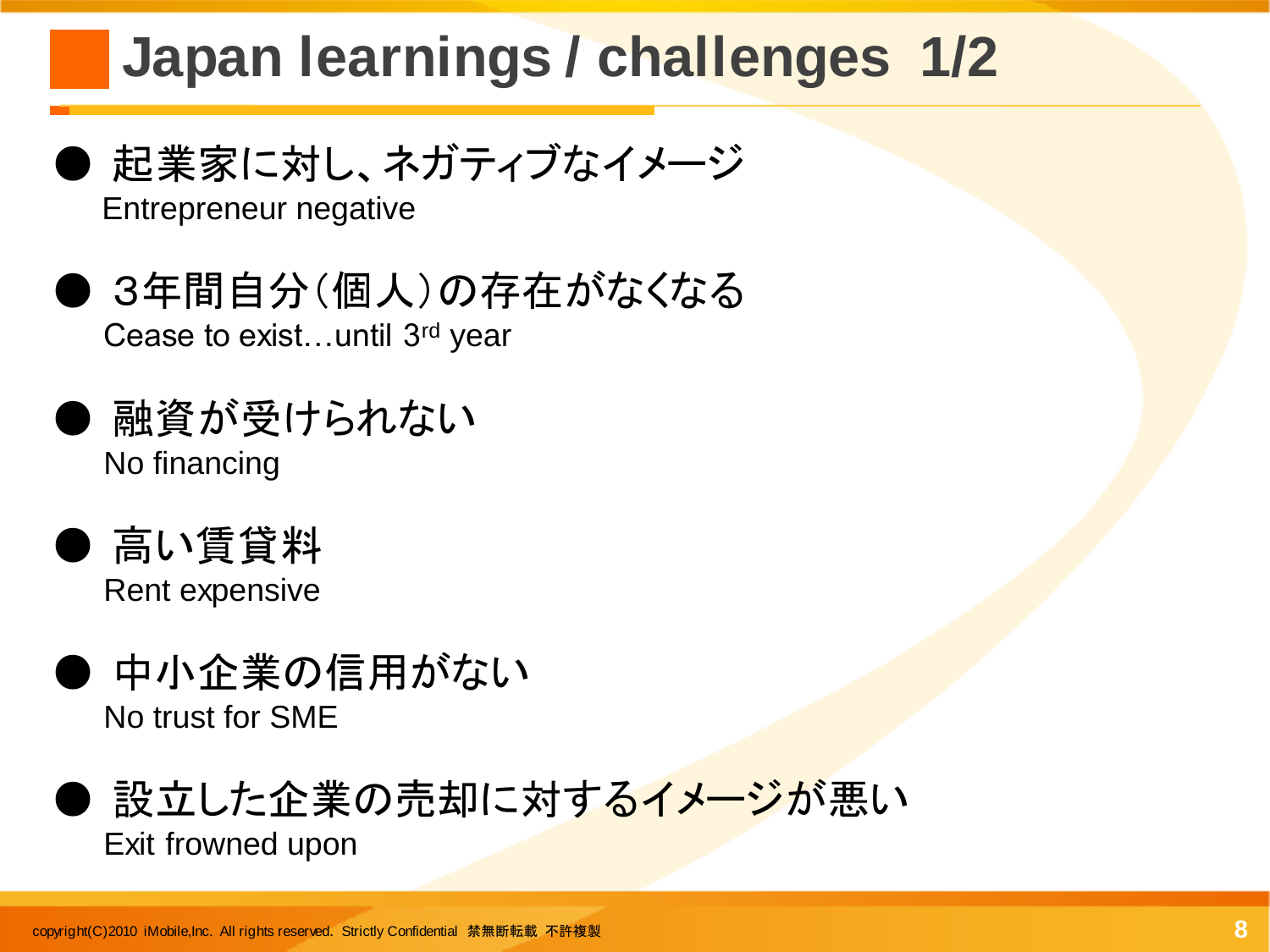### **Japan learnings / challenges 2/2**

- 人材確保に費用が掛かり過ぎる! Find team ¥¥¥¥!
- **ITツールが知られていない** IT Tools hardly known
- 個人用会計管理ソフトがほとんど使われていない Finance software barely used
- タックスアドバイザーの重要性 (different!) Tax Advisor important (different!)
- あとから気がつく"マーケティング"と "戦略" "Marketing" and "Strategy" afterthought
- 市場拡大が難しい (国内外で) Market expansion hard (in-Japan, international)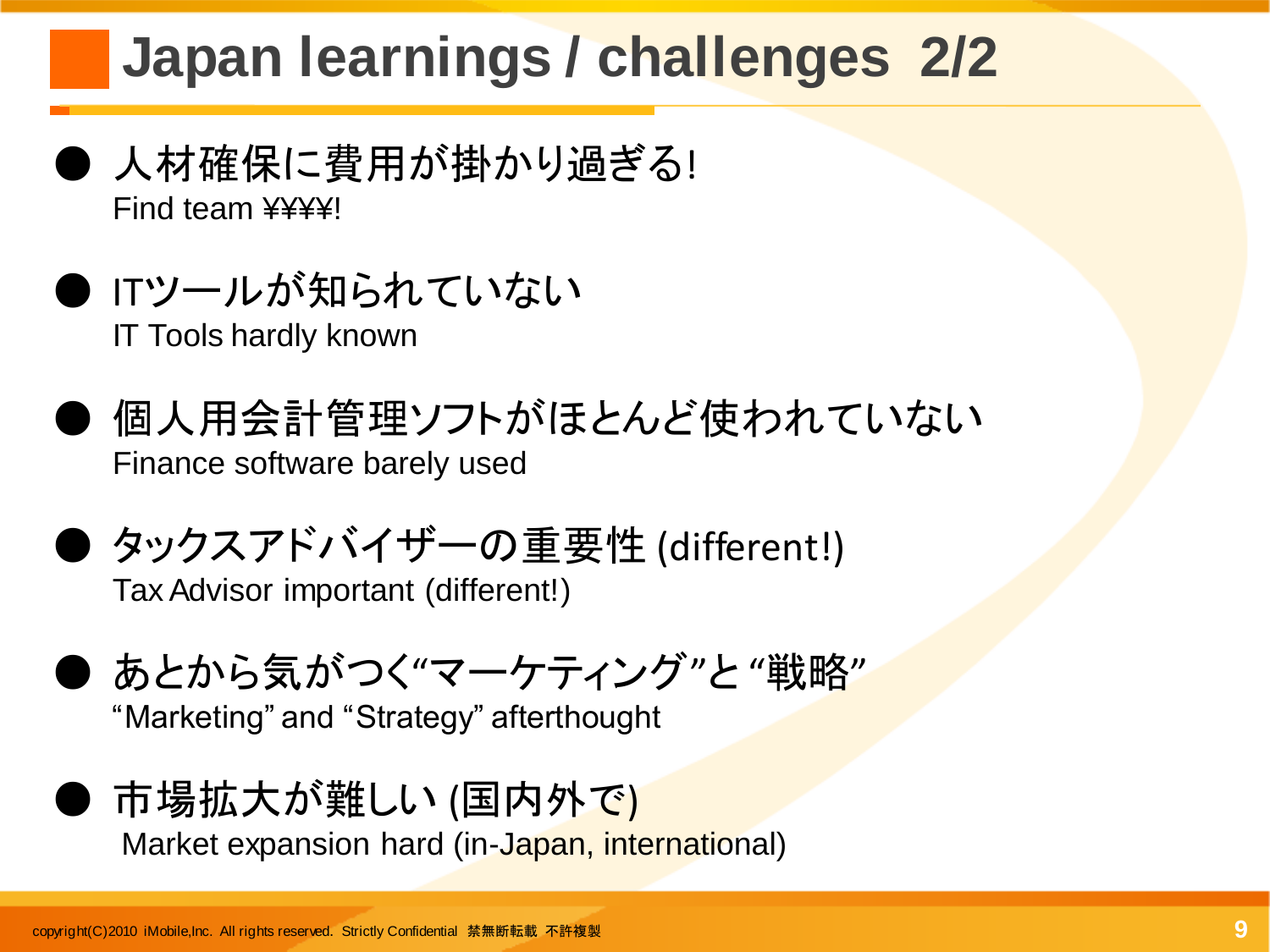### 日本の中小企業への支援策

● ポジティブな起業家のイメージを作りたい

Positive entrepreneur image

- IT活用能力のアップ! (ツール, メディア, コミュニティー) IT literacy UP! (tools, media, community)
- マーケティングトレーニング (顧客理解) Marketing training (customer understanding)
- 経営会計の重要性! (CFプランニングも含む) Managerial Accounting important! (CF planning)
- はじめからのタックスアドバイザー + ソフトウェア (J-SaaSだけでなく) Tax advisor (from start) + Software (not just J-SaaS)
- 起業家を支援頂けるよう、銀行の方針を少しずつ変える (条件付きでも可) Bank direction better (for qualified entrepreneurs)
- 市場拡大への支援 (alibaba, amazon, etc.) Market expansion support (alibaba, amazon, etc.)